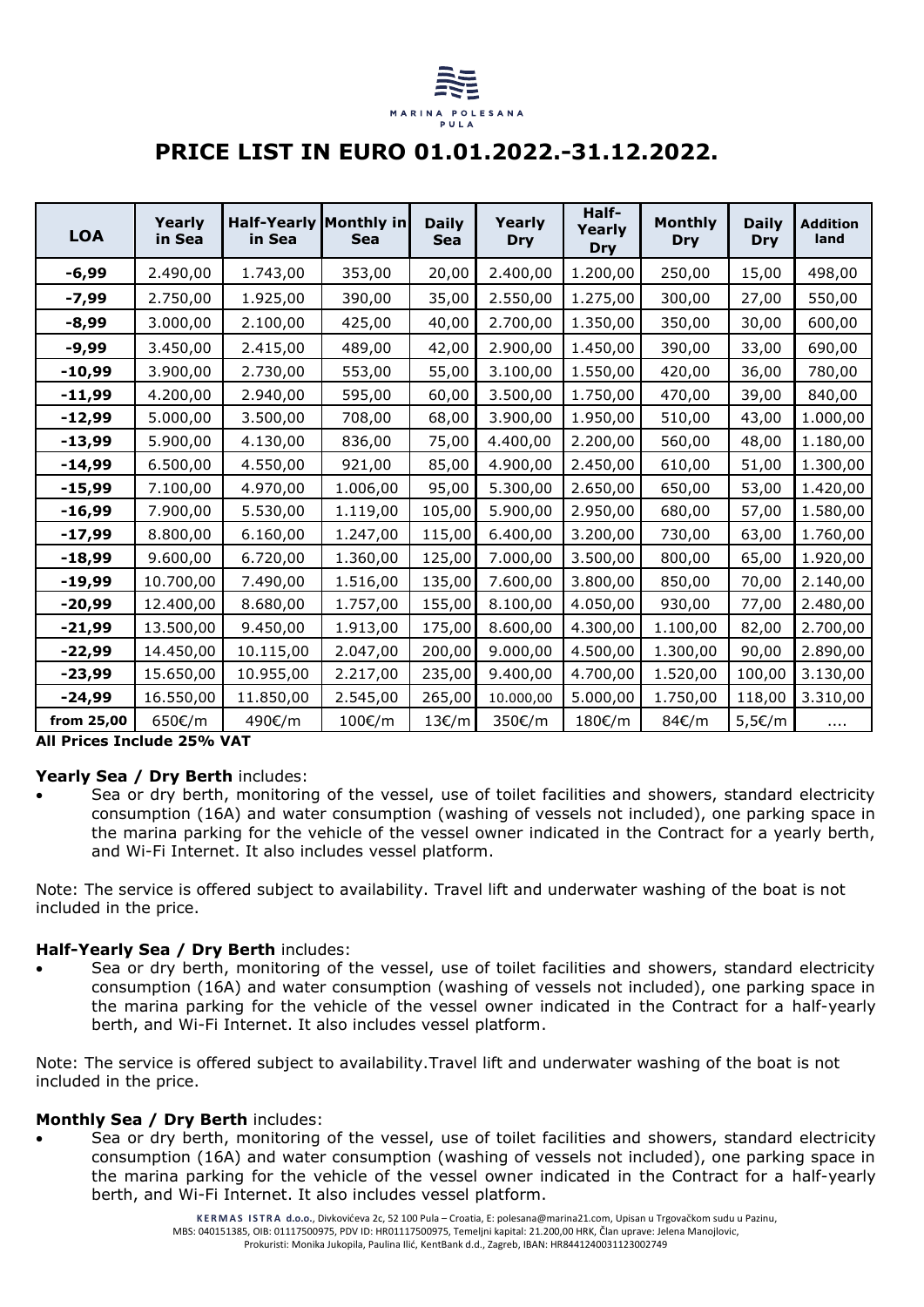

Note: The possibility of a longer stay at sea depends on the availability of capacity. Travel lift and underwater washing of the boat is not included in the price.

# **Daily Berth in Sea / Land includes:**

• Sea or dry berth, use of toilet facilities and showers, standard electricity consumption (16A) and water consumption (washing of vessels not included), Wi-Fi Internet. For vessels which sail into the marina in the period between 7 am (when the reception desk opens) and 12 am of the same day, the daily sea berth fee covers the stay in the marina until 2 pm on the following day. For vessels which sail into the marina at night, in the period between 12 am and 7 am, the daily berth expires at 2 pm on the same day. After 2 pm the berth is charged for the following day.

For a short stay in the marina (less than 4 hours), the price of the daily sea / dry berth is reduced by 50%.

#### **Supplement for accommodation on land (with signed contract on annual berth at sea):**

- The price of the annual berth in the sea is increased by 20% for accommodation on land in the period from 01.11.2022.-31.03.2023.
- Accommodation includes: monitoring of the vessel, use of toilet facilities and showers, standard electricity consumption (16A) and water consumption, vessel platform, washing of vessels and Wi-Fi Internet.

Notes: The service is offered subject to availability.Travel lift and underwater washing of the boat is not included in the price.

#### **Discounts:**

- 20% on the price of a daily berth in the marinas of the Marina 21 group
- One-time use of daily berth over 3 days reduces the price by 15%.
- One-time use of daily berth over 30 days reduces the price by 50%.
- Regattas (over 10 vessels) 15%.

Note: Discounts do not add up to each other.

# **PRICE LIST FOR OTHER SERVICES**

# **PRICE LIST OF SERVICES IN EUR - VAT INCLUDED**

| No. |   | <b>Description</b>                                        |             | <b>Price</b><br><b>EUR</b> |  |
|-----|---|-----------------------------------------------------------|-------------|----------------------------|--|
|     |   | <b>MARINA PARKING</b>                                     |             |                            |  |
|     |   | <b>VEHICLE CATEGORY - I</b>                               |             |                            |  |
|     |   |                                                           | <b>HOUR</b> | 1,30                       |  |
|     | a | Motorcycles, motor vehicles with two axles, up to 1.90 m  | <b>DAY</b>  | 10,00                      |  |
|     |   | high                                                      | WEEK        | 60,00                      |  |
|     |   | <b>VEHICLE CATEGORY - II</b>                              |             |                            |  |
|     |   |                                                           | <b>HOUR</b> | 2,65                       |  |
| b   |   | Motor vehicles with two or three axles, above 1.90 m high | <b>DAY</b>  | 21,00                      |  |
|     |   | <b>VEHICLE CATEGORY - III</b>                             |             |                            |  |
|     |   |                                                           | <b>HOUR</b> | 1,30                       |  |
|     | C | Trailer with one axle                                     | <b>DAY</b>  | 10,00                      |  |
|     |   |                                                           | <b>WEEK</b> | 60,00                      |  |
|     |   |                                                           | <b>HOUR</b> | 2,65                       |  |
|     | d | Trailer with two or three axles                           | <b>DAY</b>  | 21,00                      |  |
|     | e | Damage or loss of magnetic card                           |             |                            |  |
|     |   | Damage or loss of parking ticket                          |             |                            |  |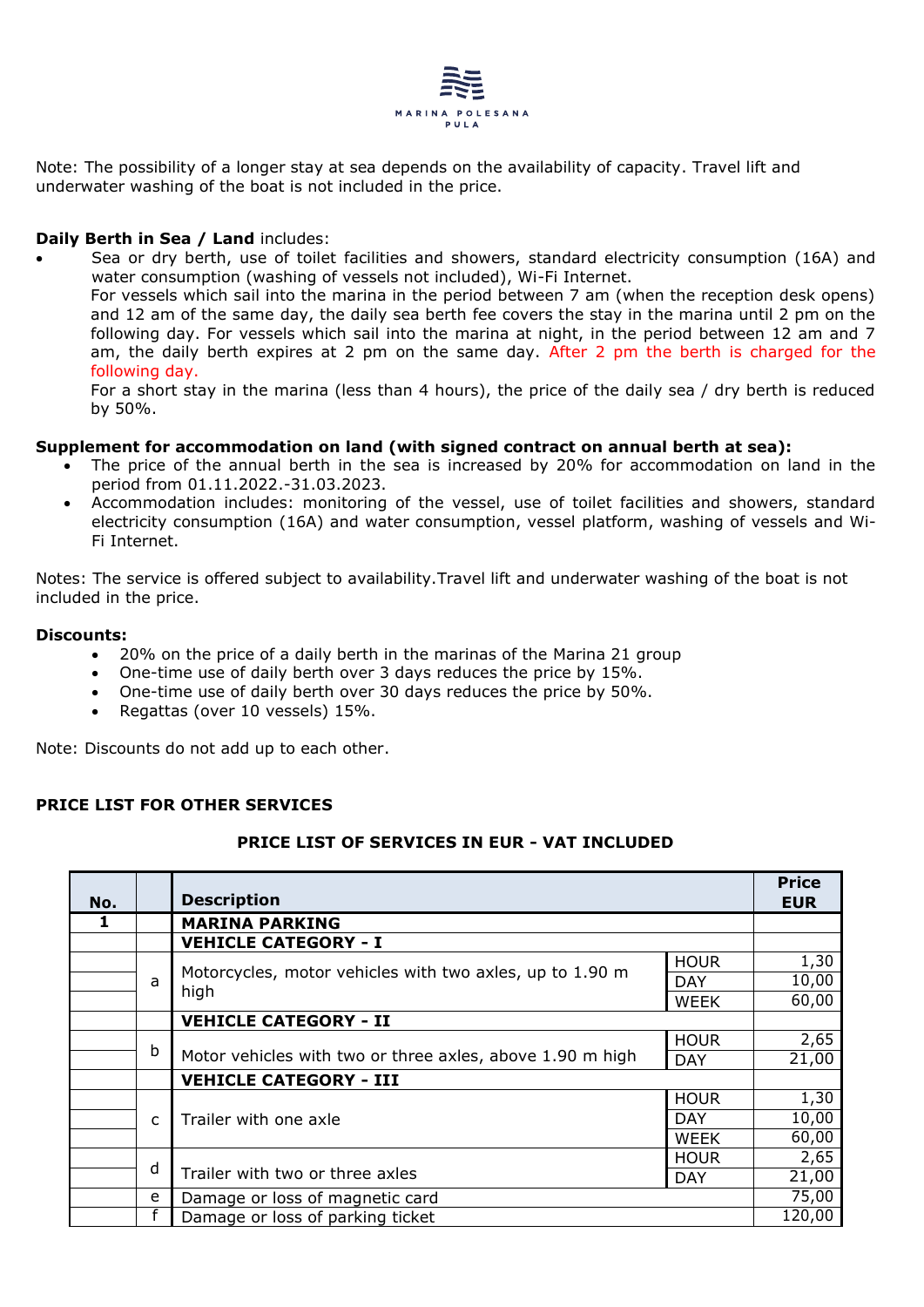

|                         | g              | Entry of additional license for vessels with contract in MT             | 215,00   |
|-------------------------|----------------|-------------------------------------------------------------------------|----------|
|                         | h              | Annual parking card                                                     | 450,00   |
| $\overline{\mathbf{2}}$ |                | <b>RECEPTION SERVICES</b>                                               |          |
|                         | a              | Fax sending or receiving / page                                         | 5,00     |
|                         | b              | <b>Customs formalities</b>                                              | 70,00    |
|                         | c              | Photocopying / page                                                     | 0,50     |
|                         | d              | The cost of sending a reminder                                          | 30,00    |
|                         | e              | Laundry washing token 6,5 kg                                            | 9,00     |
|                         | f              | Laundry drying token 6,5 kg                                             | 8,00     |
| 3                       |                | <b>ELECTRICITY AND WATER</b>                                            |          |
|                         | a              | Electricity consumption by class                                        |          |
|                         |                | Consumption class A $(1 - 34$ kW)                                       | 7,00     |
|                         |                | Consumption class B (35 - 69 kW)                                        | 14,00    |
|                         |                | Consumption class C (70 - 100 kW)                                       | 23,00    |
|                         |                | Consumption class D (over 100 Kw per kW)                                | 0,35     |
|                         | b              | Water consumption per m3 (without berth)                                | 14,00    |
|                         | C              | Water consumption per m3 (with berth)                                   | 5,00     |
| 4                       |                | <b>VESSEL PLATFORM</b>                                                  |          |
|                         | a              | Vessel up to 15,99 m / day                                              | 5,00     |
|                         |                | Vessel up to 15,99 m / month                                            | 75,00    |
|                         |                | Vessel up to 15,99 m / 6 months                                         | 225,00   |
|                         | b              | Vessel from 16 to 20,99 m / day                                         | 7,00     |
|                         |                | Vessel from 16 to 20,99 m / month                                       | 99,00    |
|                         |                | Vessel from 16 to 20,99 m / 6 months                                    | 296,00   |
|                         | C              | Vessel from 21 -29,99m / day                                            | 19,00    |
|                         |                | Vessel from 21 -29,99m / month                                          | 285,00   |
|                         |                | Vessel from 21 -29,99m / 6 months                                       | 855,00   |
|                         | d              | Vessels from 30m / day                                                  | 29,00    |
|                         |                | Vessels from 30m / month                                                | 435,00   |
|                         |                | Vessels from 30m /6 months                                              | 1.305,00 |
| $\overline{\mathbf{5}}$ |                | <b>WORKER HOURLY RATE</b>                                               |          |
|                         | a              | Diver / hour                                                            | 100,00   |
|                         | b              | Sailor / hour                                                           | 40,00    |
|                         | C              | Qualified worker / hour                                                 | 55,00    |
|                         | d              | Unqualified worker / hour                                               | 37,00    |
|                         | e              | Cleaner / hour                                                          | 40,00    |
| 6                       |                | <b>WASTE DISPOSAL</b>                                                   |          |
|                         | a              | Discharge of tank / grey waters / black waters / up to 30 min           | 50,00    |
|                         | b              | Discharge of tank / grey waters / black waters / hour                   | 100,00   |
|                         | C              | Fuel tank discharge / litre                                             | 1,00     |
|                         | d              | Disposal of fuel / litre                                                | 1,00     |
|                         | e<br>f         | Disposal of grease / litre                                              | 1,00     |
|                         |                | Disposal of oily rags, packaging materials, filters / piece             | 2,00     |
| 7                       |                | TOW/ MOVING OF VESSEL IN PORT BY OWN CREWED<br><b>TECHNICAL VESSELS</b> |          |
|                         | a              | Up to 17,99 m                                                           | 80,00    |
|                         | b              | $18 - 22,99$                                                            | 150,00   |
|                         | C              | $23 - 30,99$ m                                                          | 200,00   |
|                         | d              | over 31 m / hour                                                        | 250,00   |
|                         | e              | Vessels waste disposal, container m3                                    | 45,00    |
|                         | $\overline{f}$ | Vessels waste disposal, container 5m3                                   | 300,00   |
| 8                       |                | <b>MAST STORAGE</b>                                                     |          |
|                         | a              | Climbing the mast / hour                                                | 100,00   |
|                         |                | Mast storage up to 20 m on dry berth / day                              | 14,20    |
|                         | b              |                                                                         |          |
|                         | $\mathsf{C}$   | Mast storage up to 20 m on dry berth / monthly                          | 143,00   |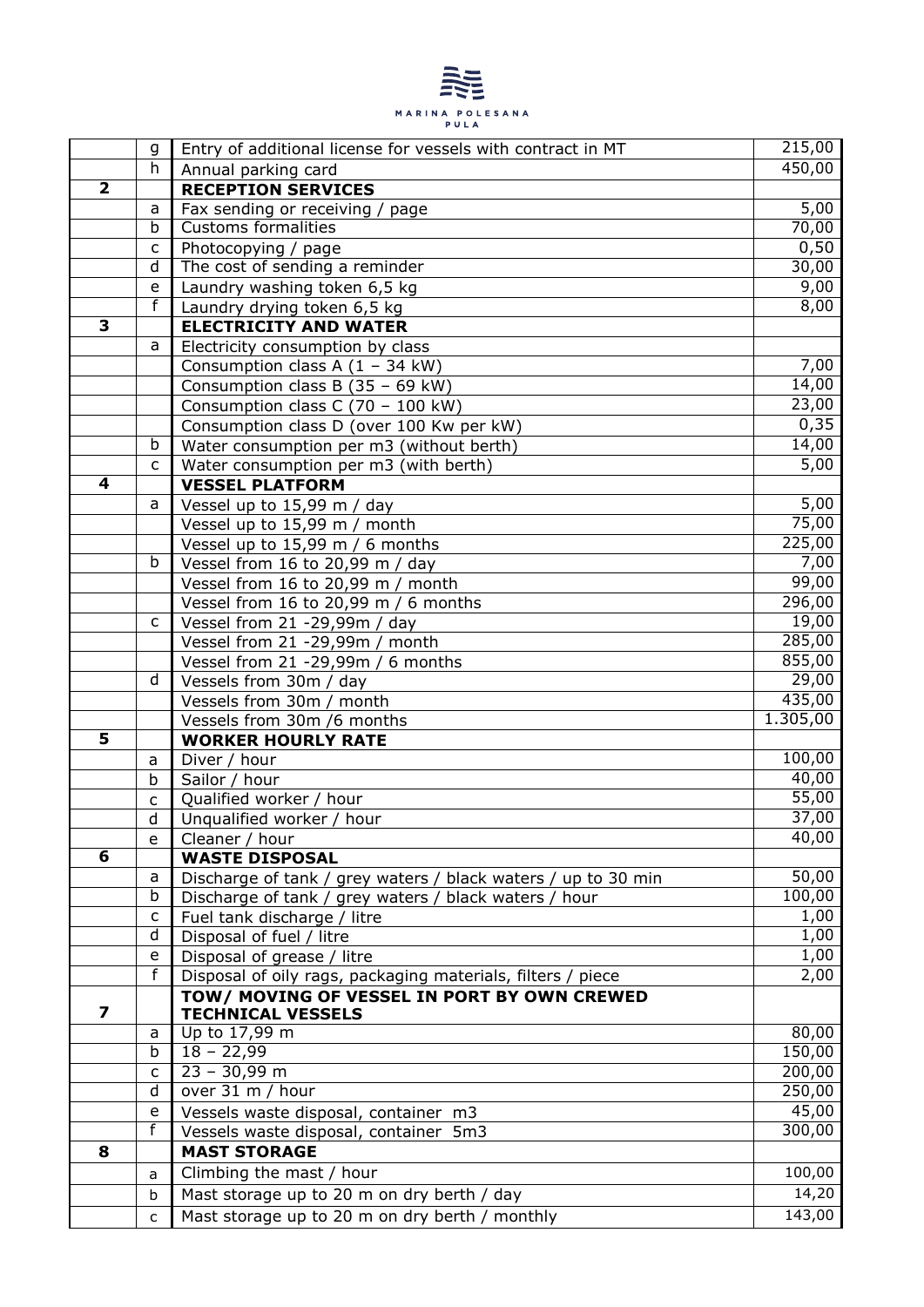

|    | d            | Mast storage up to 20 m on dry berth / 6 months                                                                          | 428,00           |  |
|----|--------------|--------------------------------------------------------------------------------------------------------------------------|------------------|--|
|    | $\ast$       | Mast storage over 20m increases the price by 50%                                                                         |                  |  |
|    |              | Forklift / hour                                                                                                          | 80,00            |  |
| 9  |              | <b>FINES</b>                                                                                                             |                  |  |
|    | a            | Use of water hose without the faucet end                                                                                 | 90,00            |  |
|    | $\mathsf b$  | Discharging/illegal disposal of environmentally harmful substances on<br>land                                            | 500,00           |  |
|    | C            | Discharging of environmentally harmful substances into the sea                                                           | 1.500,00         |  |
|    | d            | Cleaning of workspace below and around the vessel                                                                        | 50,00            |  |
|    | e            | Dirtying of premises by pets                                                                                             | 15,00            |  |
|    | f<br>g       | Illegally parked vehicle (outside the marked parking space) – one time<br>Illegally parked vehicle additional daily fine | 500,00<br>100,00 |  |
|    | h            | Connection to the electric cabinet without persons on board (fire risk)                                                  | 220,00           |  |
|    | İ.           | Payment of contractual penalty                                                                                           | 1.000,00         |  |
|    | i            | Mooring damage                                                                                                           | 120,00           |  |
|    | $\mathsf k$  | Relocation of found objects on the premises of the marina                                                                | 100,00           |  |
|    | $\mathsf{I}$ | Storage of objects found on the marina premises / month /m2                                                              | 30,00            |  |
|    | m            | Violation of the Ordinance on Port Orders / General Terms of Business                                                    | 500,00           |  |
| 10 |              | <b>DIVER SERVICES (for charter vessels)</b>                                                                              |                  |  |
|    | a            | Inspection of underwater part / per vessel                                                                               | 10,00            |  |
|    | b            | Installation and dismantling of propeller, thruster or rudder                                                            | 45,00            |  |
| 11 |              | <b>RENT OFFICE</b>                                                                                                       |                  |  |
|    | a            | Rent of office space m2/ month                                                                                           | 18,75            |  |
|    | b            | Rent of open space m2/ month                                                                                             | 8,00             |  |
|    | с            | Rent of storage space in building m2/month                                                                               | 12,00            |  |
|    | d            | Fee for performing secondary activities smaller range from person and                                                    |                  |  |
|    |              | legal person which periodically come to the concession area of the                                                       | 80,00            |  |
|    |              | $m$ arina $-$ daily fee<br><b>NOTE:</b>                                                                                  |                  |  |
|    |              |                                                                                                                          |                  |  |
|    |              | Minimum rate is based on 1 (one) hour of work.                                                                           |                  |  |
|    |              | Worker hourly rate outside work hours Mon-Fri increases by 50%                                                           |                  |  |
|    |              | Worker hourly rate outside work hours Sun and Public Holiday increases<br>by 100%                                        |                  |  |
|    |              | Price list of travel lift services increases in the same amount as worker<br>hourly rate.                                |                  |  |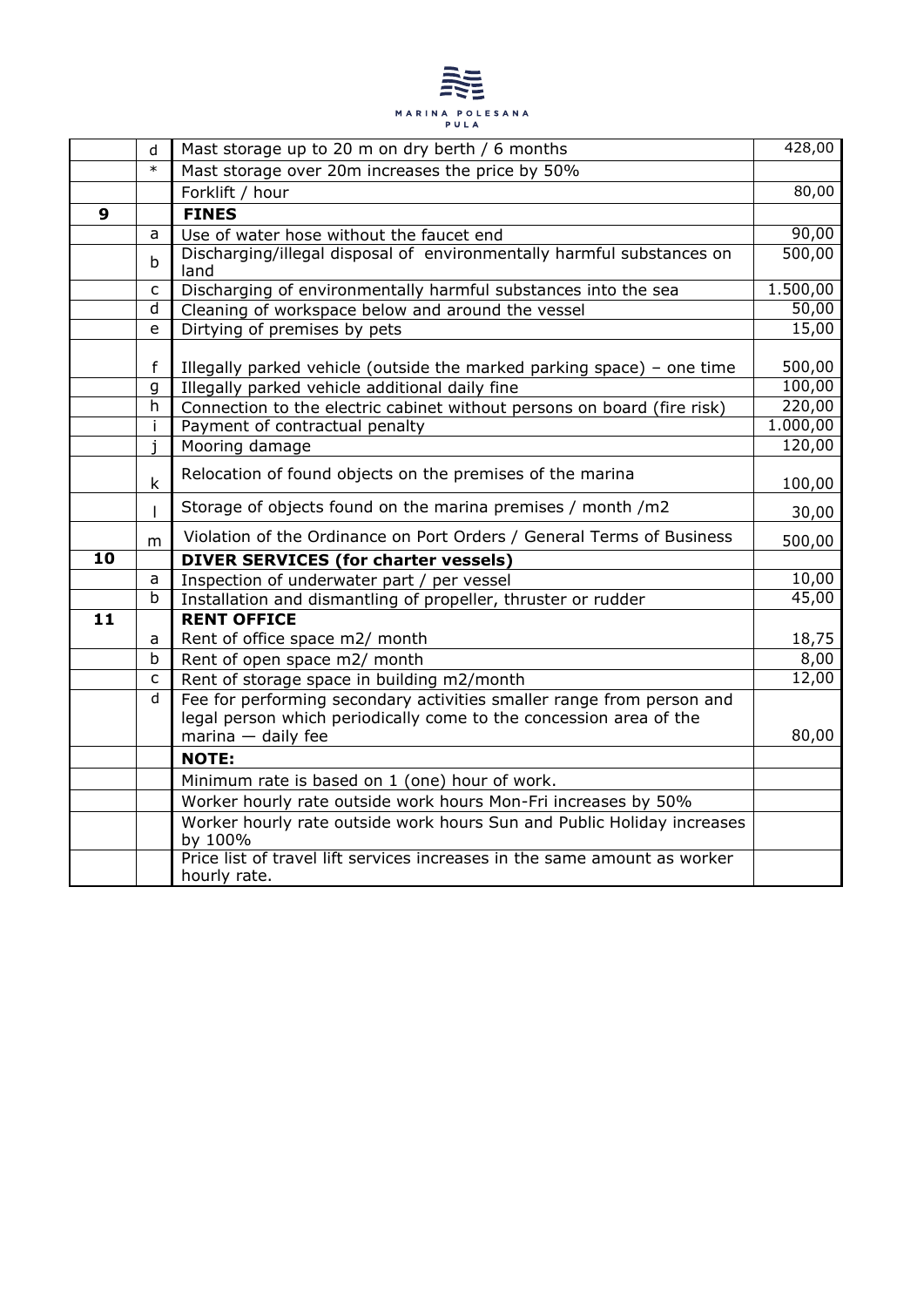

|  | <b>PRICE LIST OF TRAVEL LIFT SERVICES</b> |
|--|-------------------------------------------|
|--|-------------------------------------------|

| LOA(m)     | <b>Crane Operation</b> | <b>Washing of the</b><br>underwater part * |  |
|------------|------------------------|--------------------------------------------|--|
| $-6,99$ m  | 75,00                  | 30,00                                      |  |
| $-7,99$ m  | 90,00                  | 32,00                                      |  |
| $-8,99$ m  | 115,00                 | 37,00                                      |  |
| $-9,99$ m  | 145,00                 | 47,00                                      |  |
| $-10,99$ m | 185,00                 | 51,00                                      |  |
| $-11,99$ m | 225,00                 | 58,00                                      |  |
| $-12,99$ m | 270,00                 | 62,00                                      |  |
| $-13,99$ m | 325,00                 | 68,00                                      |  |
| $-14,99$ m | 385,00                 | 78,00                                      |  |
| $-15,99$ m | 450,00                 | 84,00                                      |  |
| $-16,99$ m | 500,00                 | 89,00                                      |  |
| $-17,99$ m | 560,00                 | 95,00                                      |  |
| $-18,99$ m | 635,00                 | 104,00                                     |  |
| $-19,99$ m | 700,00                 | 114,00                                     |  |
| $-20,99$ m | 755,00                 | 121,00                                     |  |
| $-21,99$ m | 870,00                 | 154,00                                     |  |
| $-22,99$ m | 1.000,00               | 162,00                                     |  |
| $-23,99$ m | 1.150,00               | 169,00                                     |  |
| $-24,99$ m | 1.325,00               | 178,00                                     |  |
| From 25m   | On request             | On request                                 |  |

# **NOTE:**

2 crane operations include 3 days accommodation on land and a boat dock.

Holding a vessel on a travel lift will be charged as one operation, therefore the price will increase by 80,00 € /h, max 3 hours.

Moving of vessels on land, at the request of the owner will be charged as one travel lift operation.

The user is required to lower the sails before lifting the vessel on land, otherwise the service will be charged in accordance with the used working hours from the price list of the marina.

Diver service during the use of travel lift is charged according to the standard hourly rate /per hours used. The washing of the underwater part of the catamarans is increased by 80%.

# **GENERAL TERMS AND CONDITIONS:**

This price list is effective from  $1<sup>st</sup>$  January 2022. Marina Polesana reserves the right to change and update the price list without prior notification, and takes no responsibility for any typographical errors.

All Marina Polesana service users are to comply with terms and conditions from the effective price list, general terms and conditions of business and contract, as well as the Ordinance on Maintaining Order in Marina Polesana. In case of non-compliance with the terms and conditions Marina Polesana reserves the right to cancel the use of berth.

All services rendered are to be paid upon their execution/deliverance, except those services for which the payment method was previously defined in the contract.

A book of complaints may be found at the marina reception desk.

Marina Polesana reserves the right to charge for berths according to project documentation, that is according to the actual length of berth used and not the length of the vessel.